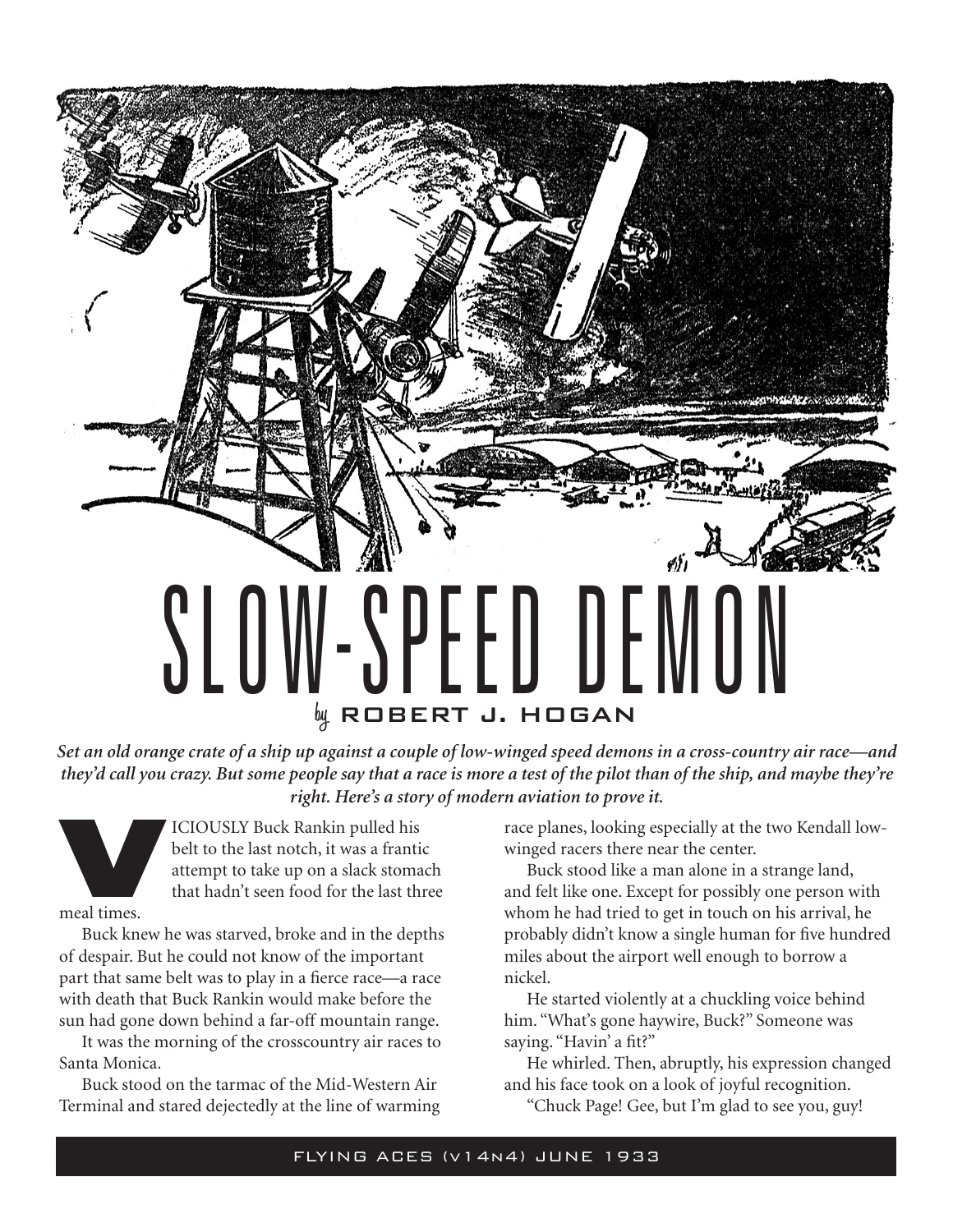Never wanted to see la friend so much in my life. I knew you were out here somewhere, and I tried to get hold of you when I got In town, but I couldn't locate you."

Chuck grinned. "Yeah, you wouldn't find me, probably. I moved to a cheaper place about a week ago. But for the love of Mike, when did you get in—how and what for?"

Buck grinned easily now. "Got in about an hour ago. Broke, so I walked halfway to the field and caught a ride. I came out to fly one of those Kendall jobs in the race."

"But I heard only a few minutes ago that this new pilot from the coast —Tex Glover—is flying one of Kendall's jobs, and Kendall's flying the other. How come?"

Buck's grin faded. "That's what I was having the fit about all by myself when you came up just now," he told his friend. He felt Chuck propelling him toward the lunch room across the road as he talked. "I wrote Kendall about flying his job for him. Heard he was entering two jobs in the Santa Monica race, and thought I might get a chance with one of them. He wrote back and said he wouldn't make any promises until he'd seen me handle his job, but if I cared to come out on my own hook, he'd see what he could do."

"Well, what's gone haywire? Pop Kendall can't have anything against your flying, Buck. There isn't a better cross-country racing pilot in the country than you. You just haven't been getting the breaks. Take that last race, when you cracked up at Roosevelt Field. If you'd had a halfway-decent plane, instead of the orange crate that fly-by-night outfit wished on you, you'd have trimmed the field."

Buck nodded glumly. "Yeah, maybe. But I think that's one thing that queered me here. Kendall hinted at it when I talked to him a few minutes ago. Now I'm out here and he says he understood I had a lot more experience than he's since heard on good authority that I have. Won't even let me fly his job to show him I can handle it."

Chuck pushed him into a chair at a corner table of the lunch room, and sat down across from him.

"So Kendall heard all this stuff, did he—on good authority?"

Buck nodded.

Others entered the room. Buck watched the two newcomers with a quizzical expression. One was Kendall, but the big aircraft manufacturer and pilot didn't interest him now nearly as much as did another man beside him. This was a short, squat figure,

dressed in a dapper outfit, who seemed to talk almost continuously to Kendall. And, strangely enough, the great airman listened to him intently.

CHUCK HALF-TURNED in his chair and shot a glance backward, and motioned behind him with his thumb. "That's Tex Glover, the guy who's flying the other job."

"Yeah," quietly from Buck. "Quite a talker."

Chuck nodded. "And I got a good hunch that guy talks a wonderful flight." His voice lowered. "He's got Kendall buffaloed with that letter he brought with him from an old friend of Kendall's up in Washington. Heard he came with a recommendation that's a knockout and that's why Kendall falls for him so hot."

Buck shot him a questioning glance and Chuck understood.

"Oh, sure. The guy can fly, if you call flying getting off the ground and landing again. He's good enough to get by with his line and that letter of recommendation to back him up."

"How long's he been here?"

"Last night, I understand," Chuck told him.

"Funny thing," Buck confided. "You say he came from the Pacific Coast somewhere?"

"Yeah. Around Seattle, I think. Says he's an old wartime ace."

Buck continued to study Tex Glover across the room as he sat by Kendall at another table.

"I've seen that guy Glover somewhere," he said at length. "Wonder if he was ever in the East, around New York."

Chuck grinned. "Listen, fella, I'll tell you something, but first you've got to promise me something. What I'm going to tell you is going to make you mighty sore. Hold your temper. It won't do you any good to go busting this guy Glover—not yet. Personally, I don't like the guy."

"Okay," agreed Buck. "Shoot."

"I think you're right about this guy Glover. Seeing him before, I mean," Chuck confided. "Because' I overheard him telling Kendall he'd seen you pull some boners at Roosevelt. They were alone in the office, and I heard it over the transom. He went on to say that you were barred from racing in the East because you were too reckless."

"Huh?" Buck's muscles tightened into hard knots. His face grew crimson as he rose slowly with a menacing gleam in his keen eyes.

"Hey, wait," pleaded Chuck. "You promised you'd wait."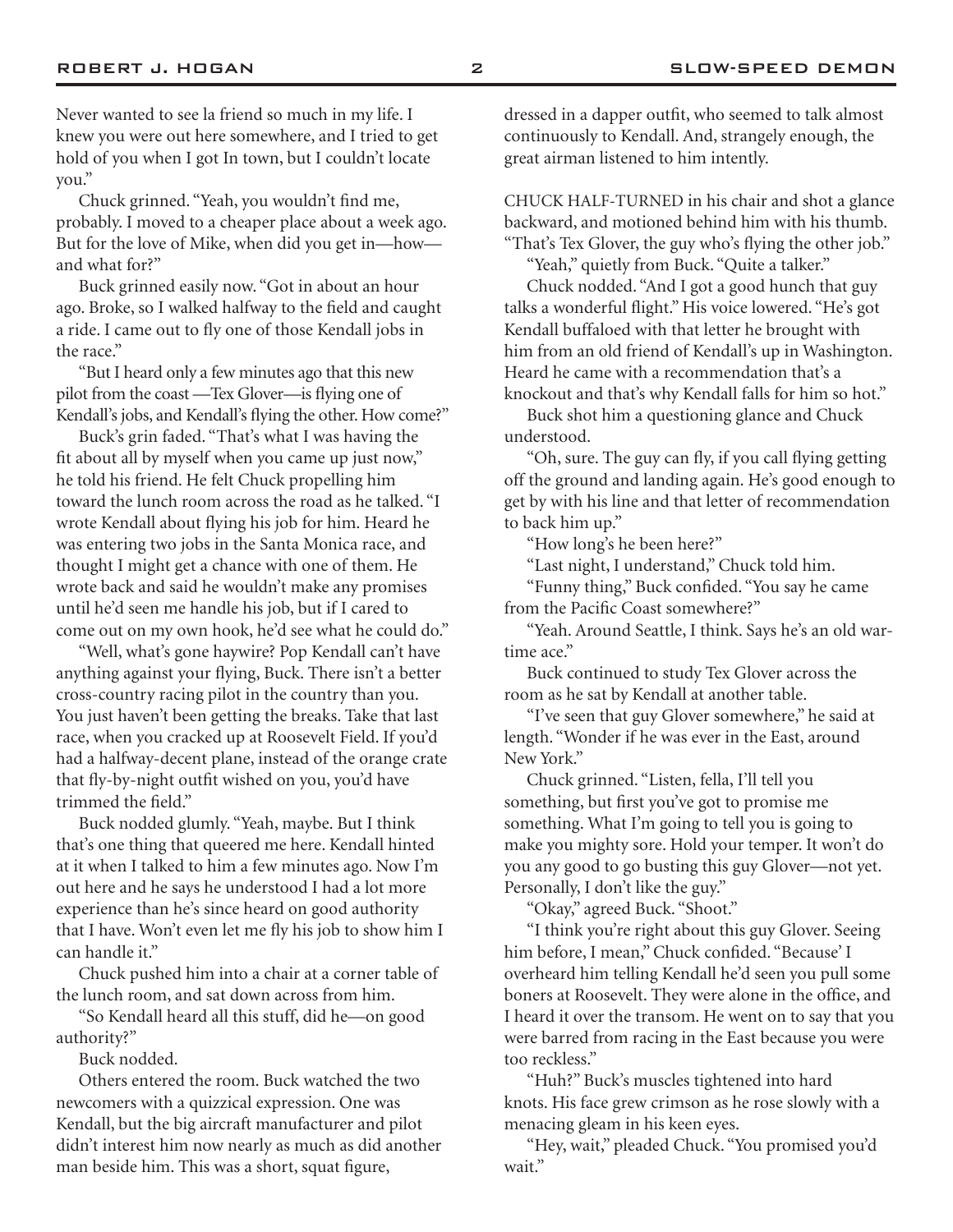He pushed Buck back into his chair. Buck's teeth clenched angrily, as a look of hate shot from his eyes at the dapper little figure who sat talking to Kendall.

"Listen," Chuck was begging. "I've got more to tell you. I can't afford to take a chance on Kendall's getting sore at me. He'd know that I overheard their conversation and told you, if you took a sock at Glover. And I can't afford that—not right now."

Buck remained straight and staring.

"I've been working on a ship—a fast, streamlined racer," Chuck went on. "I'm trying to get Kendall to buy the design from me. She's done, and I had hoped to enter her in the race, but she's got me scared. Something about her that doesn't act right. I'm working on her now, and as soon as the race is over I'll get hold of Kendall and—"

Buck had hardly heard his words. He glared fiercely at Tex Glover across the room, and his lips tightened in a hard straight line.

"I'd give anything in the world to know where I've seen that guy," he snarled, half to himself. "And I'd give my right leg to beat both him and Kendall in this race."

Suddenly Buck sat up with a start. Something of Chuck's last words had clicked in his brain, and his hand clutched Chuck's arm excitedly.

"Hey, this plane of yours! Tell me what you said about it again. I missed it."

"What's the matter—you gone nuts?" Chuck asked him.

"No, but I've got an idea. Tell me about this job of yours. You said you were afraid of it."

Chuck repeated his words about the fast, light racer he had worked on. Yes, he was afraid of it. It acted queerly.

Buck's face flamed with eager excitement as he listened.

"Look, Chuck. No kidding. We're entering this new box kite of yours in the race right now, this morning."

Chuck shook his head sadly. "No, Buck. You're all wet. I wouldn't ask you to fly something I was afraid of. I've got to figure out what's wrong with her, and then I'll fix it. Besides, I only hoped to enter in the race to make a showing. She's got an old Hisso motor in her, because I couldn't afford to buy a modern one. She wouldn't stand a chance in this race against ships with Wasps like those new Kendalls. Hasn't got it in her. And last, but not least, Buck, friends don't grow in bushes, kid. I wouldn't lose you for the world."

Buck shrugged lightly at the last words. Then a slow grin of anticipation spread over his face.

"Yeah, but think of your side of it. Twenty-five thousand dollars is the first prize for this race. That much dough doesn't grow on bushes, either. I'd give my right leg to trim this guy Glover in this race. A cross-country air race is more of a test of the pilot and the motor than it is of, speed, sometimes. And I've got a good hunch that guy Glover hasn't got the goods."

Buck pushed back his chair with finality, in spite of Chuck's objections. "You finance the trip, and I'll fly her," he said. "If I win any money, it's yours, Chuck. Come on, let's have a look at her, anyway."

Still objecting, Chuck led the way to the hangar where the new homemade racing plane was stored. Buck inspected it minutely, admiring the streamline effect of the construction. Suddenly he bent down and picked up the tail.

"Come on, big boy," he chuckled. "We've only got about an hour before the race starts. Let's get her warmed up and see how she acts."

FOR FIFTEEN MINUTES they labored with the old Hisso, struggling to get an explosion from the cylinders. They whirled the prop until they were nearly exhausted.

Buck was at the prop again. They'd been taking turns. A crowd had gathered—laughing, kidding pilots who poked fun at the crudely constructed plane with the old engine. Buck swung viciously and with all his might.

A thrill coursed through him. She caught, kicked back, turned the other way and began to run smoothly.

He called to Chuck in the cockpit above the roar of the warming motor. "There won't be time for a test hop, Chuck. I'm going down to enter her in the race before it's too late. Get her warm."

Chuck tried to stop him, but Buck was racing down the tarmac towards the judges' office. He came running in breathlessly.

"Another plane entering the race," he barked. "Chuck Page is entering his job, the Page special. I'm flying her for him. My name's Buck Rankin."

He saw the look of surprise on the judge's face turn to grinning disbelief.

"You mean you're going to fly that I mouse-trap, with that old lunger of a motor?"

"Never mind what she's got," Buck snapped back at him. "She's going to Santa Monica, or as near to there as she'll fly me. Get it down in your book. I'm ready to shove off when you say so."

He heard the roar of laughter from the office as he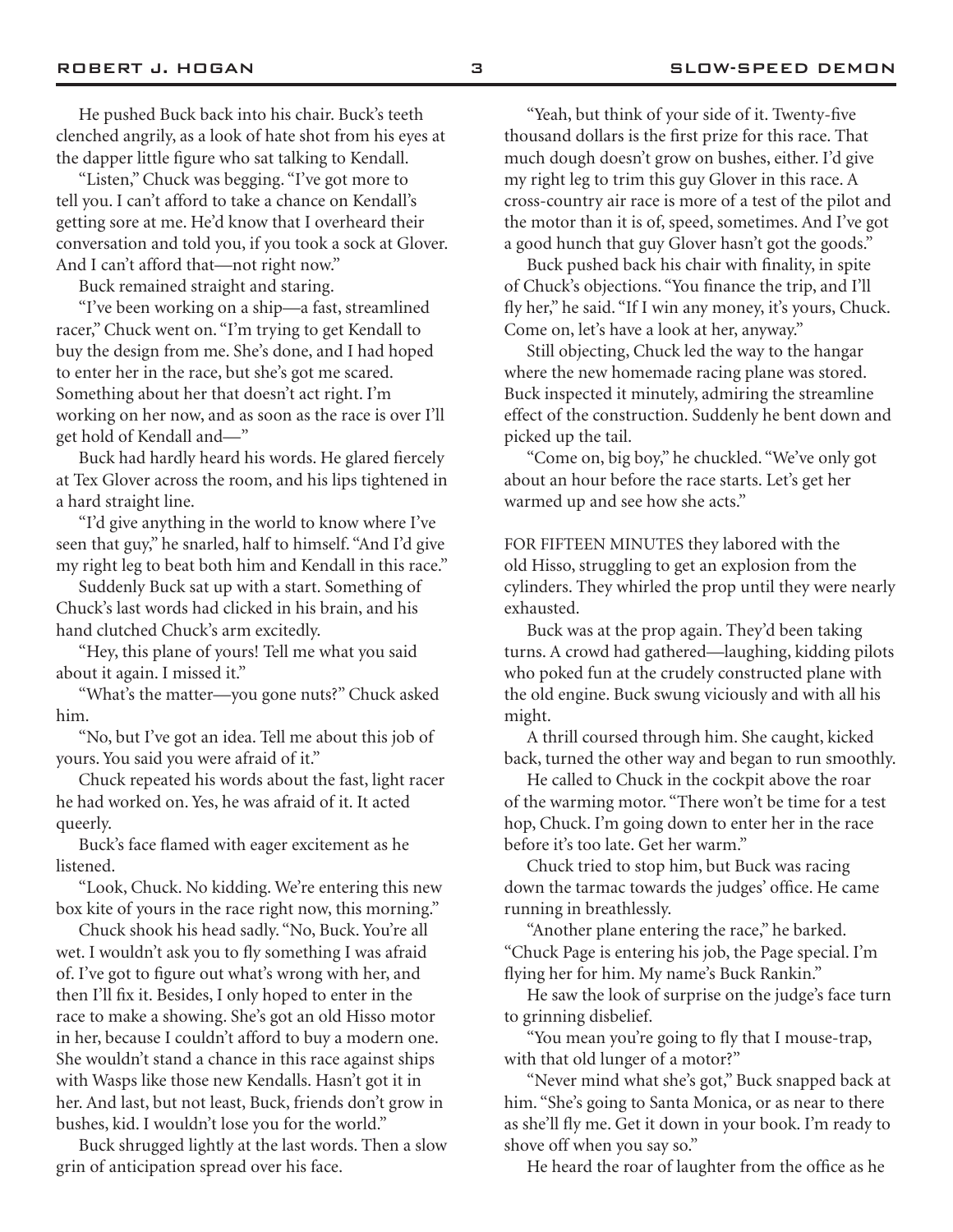dived from the room and ran down the tarmac. Other pilots chuckled as he passed and said things about a guy who wanted to commit suicide. Buck trotted closer to the two Kendalls and shot a venomous glance at Tex Glover as he was climbing into his cockpit. There was a sneering look on Glover's face. The news had spread rapidly about the new entry.

Chuck was still objecting, but Buck would not be pushed aside.

"I'm not asking much," he insisted. "About twenty bucks for me and the gas and oil on the trip and a full tank of gas here. Hurry and call the gas wagon over. We'll be taking off in ten minutes."

Chuck climbed from the cockpit and Buck took his place. He checked the instruments anxiously, watched the oil temperature and pressure gauges, saw the old Hisso humming smoothly now and wondered what had kept them from starting it easily. He wondered about a lot of things ahead of him on the race as he went over the course between the Mid-Western Airport and Santa Monica.

Gas was poured into the tank. The motor idled easily now. Chuck poked his hand over the edge of the cockpit. There was frantic hope in his eyes and sincerity in his voice.

"For the love of Mike, be careful, Buck! Don't take any chances with yourself, I mean. I wish I had a chute for you, but there isn't a spare one in the place."

Buck grinned back at him. "I flew six years before they even invented chutes, fella," he told him. "And don't forget, you may win a bunch of dough out of this race. Don't worry about me. We make one stop at Albuquerque for lunch. I'll gas up there and see if I can tune this steam engine a little, while we wait for the start."

"Good luck to you, Buck, and—be careful."

Buck grinned back at him. "Don't worry. And I'll win for you, if it's possible in this crate, Chuck. I'm out to trim that guy Tex Glover if it's the last thing I do, fella."

BUCK SAW the starter's flag flash before Tex Glover's plane. Kendall was already in the air with his racer. Others had gone, and more would follow. Buck's muscles tightened into hard, determined knots as he saw Tex Glover take the air and roar out to the west.

Buck sat hunched over his stick, waiting for his signal. He was last to enter, last to go. He got the flash, battered the gun open. Pushed the stick forward and felt the scream of the wind as the home-made racer shot over the ground.

She took the air like a rocket, hurled through space at a thrilling clip and snarled at the tails of the last ships to leave. Buck thrilled at the feel of the air again, hanging low in his seat as the ship howled on to the west.

He caught up with the plane which had taken off before him and laughed in the pilot's face as he passed without effort. That was one of the birds who had laughed when he announced that he was entering in the race with Chuck's home-made job.

The speed of the little ship appalled him. It hurled through space like a comet. In his long experience flying race planes, he'd never flown anything as fast as this job that Chuck had built—certainly nothing with a small amount of power the Hisso in his lap possessed.

He wondered what Chuck had meant about being scared of her. He'd said something about a left turn. An hour passed, then two. Five planes had seemed to slow before him since the start, then had faded in the distance as Buck crept up on them, leaving them behind. He was in the clear now. Kendall's two planes were out there somewhere ahead. He wondered how far.

His teeth clenched as he hurled on. Texas landscape drifted beneath him now. Two more hours and he'd be coming down at Albuquerque for a rest and a lunch.

He dropped his nose so that he was almost flat on the ground, roaring close to the level fields and open country to get the most speed possible.

The thought of Chuck's words throbbed in his brain. He wished he dared take the time to test the maneuverability of the ship and see just what was wrong. But he must keep going. No telling about this Hisso. They were good in their day, and this one had seen plenty of days in the air. His eyes stared ahead hopefully for a moment. Then he sat up in his cockpit with a jerk.

His keen eyes had caught something there in the distance—two tiny specks that raced along even with each other. He could see them clearly in the bright air now. The two Kendall racers!

His pulse began beating wildly. He'd hoped to win by a chance—a chance that fogs and storms and the many other things that rose in these cross-country air races would give him to show superior piloting. But never in his wildest dreams had he hoped that he could actually catch up with those Kendalls, unless something of this sort did happen. But no fog, no storm had arisen to stop them, and still he had caught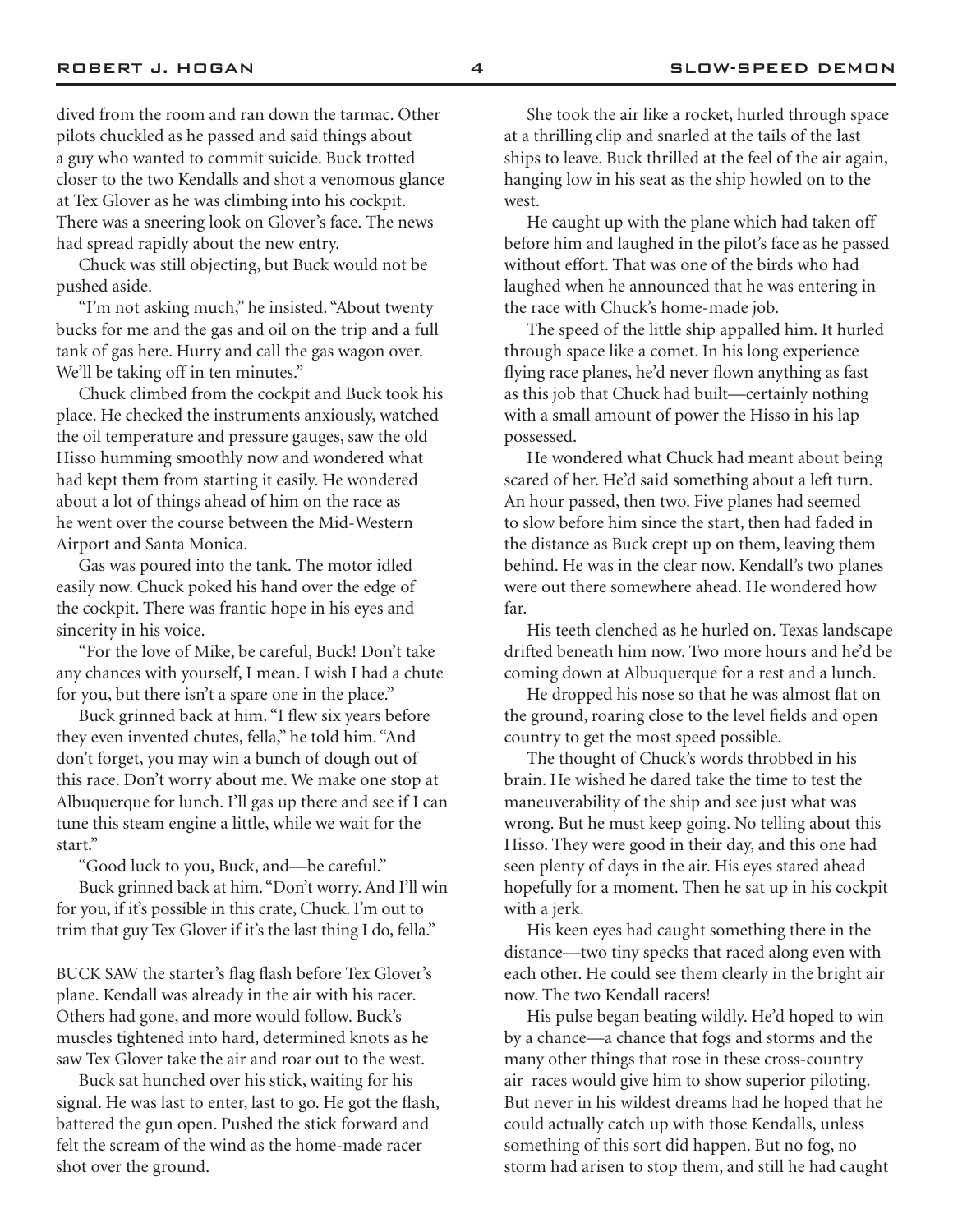them—or would catch them if nothing happened to stop the headlong lunge of Chuck's home-made comet.

Every nerve in his body was alert, tingling with the thrill that he felt as he hurled on. Before him, the specks became full-sized airplanes—low-winged devils that seemed to struggle for a burst of speed, as the home-made crate stormed up at them.

He saw one of the pilots, the smaller one, turn in his cockpit and stare blankly at the demon that seemed about to pass. He saw, too, the white mask of fear rise in that face.

And Kendall himself, sitting higher in the cockpit, turned and stared backward for a second, then whirled and ducked low in his cockpit to cut down all possible wind resistance.

BUCK'S FACE was wrinkled in a delighted grin of triumph as he thundered up even. He turned as he passed and looked each pilot full in the face.

Then, like a flash, the grin faded from his face. Something had gone wrong! The Hisso before him had suddenly sputtered. It caught again. Buck sat rigid, hardly daring to breathe, and waited in terrible suspense for what might come.

*Sput-sput!* Again he heard the sound. It sent a chill of fearful apprehension down his spine. He had been winning hands down, and now it looked as if he were doomed to defeat, after all.

Again the Hisso sputtered, this time for a longer period. It picked up quickly and as quickly gasped again, like a dying man choking for air.

Instinctively Buck searched the earth below. He was almost flat on the ground. He climbed slightly for more time. The Hisso was going dead. The ground below was level and seemed smooth. Lucky, that. The Hisso gasped for the last time, choked up and died with the prop straight across.

Buck picked a spot. As suddenly as an expert might lay a rug, Buck brought the racer down to the ground. His heart sank like a rock as he heard the thunder of the two Kendalls die in the distance.

He had an idea what had caused the trouble. It was simple, if that was it, but time was precious. He wanted to keep even and ahead of those Kendalls, even though they'd started six minutes before he had. So Tex Glover said he was too reckless! They'd stopped him racing in the East because of that, had they? He didn't have much experience as a pilot, eh?

With flashing movements, his hands worked with

the gas line. It sounded like water in gas. He heard the roar of a motor overhead, and saw a plane flash past, with the pilot waving over the edge of his cockpit.

The sight and the realization that he had lost valuable time drove him to work even more swiftly. He had the line disconnected. Gas and gluck and rusty water spewed out on the ground.

Two more ships roared by just above and snarled into the west. Frantically Buck worked with the carburetor drains, then put things back in place again. Two more planes roared over, one close behind the other. Now he was last in the race again.

His heart fell with a thud. Poor old Chuck! The poor guy had put about everything he had into this crate. Even his gas tank was some old empty he'd been able to pick up for a song. It was hard to get those things completely cleaned out when they lay about for a long time.

He had the parts together now, and replaced the cowling with trembling fingers. He raced to the cockpit—then to the prop. With all his might he spun the big wood propeller. Again he dived to the cockpit and flipped on the switch. Back to the prop now. Again it spun—silently, with a sickening, sucking sound that was far from the explosion noise that he craved so eagerly.

Minutes seemed to flash past with even greater speed than had the other ships in the race as they roared overhead. Buck was working like a madman, talking to himself. He felt ready to drop. Back and forth, from cockpit to prop, and back again.

And as he worked, precious minutes swept past minutes he could not hope to make up now before he reached Albuquerque, minutes that drew his desperate hope of beating Tex Glover further and further away and hurled into the discard the opportunity of winning the prize of twenty-five thousand dollars for his friend Chuck.

Viciously he whirled at the prop. If it didn't catch this time, he'd have to give up for a while and rest. He was about done in.

All his strength went into that last pull. The great wooden club spun with a hissing sound; then with a wheeze, a cough and a sputter, it turned. It turned once more as a cylinder caught, and ran stubbornly at first and then smoothly.

BUCK'S RUBBERY LEGS carried him to the cockpit and lifted him over the cowling. He managed to batter the gun open, felt the ship gather motion under him and eased back on the stick as the speed increased.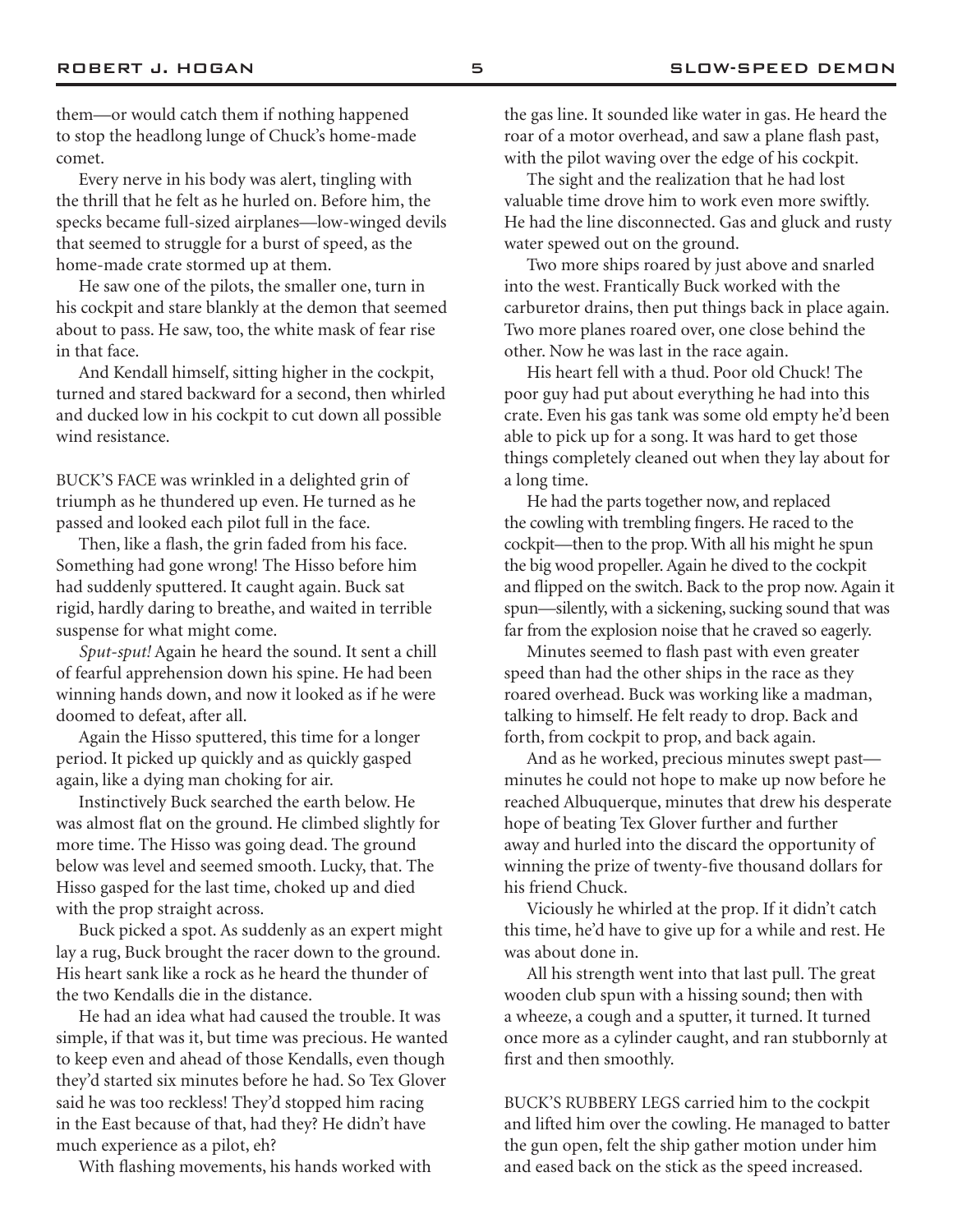Again he was in the air. Hungrily he hunched low in the cockpit, watching the compass. Gradually his strength came back. But he was still last in the race. The fastest plane in the race, and he was coming in last on the only stop scheduled.

Another hour of harrowing suspense passed. He couldn't see a single ship ahead of him. Even now, before he reached Albuquerque, he could see the sneering grin Tex Glover would have waiting for him when he landed. But perhaps it wasn't any more than fair for Glover to have his day. Buck had had his moment when he'd passed Kendall and Glover earlier.

He saw the town of Albuquerque before him now. There was the field. He lunged down at it, saw a flagman waiting for him, flashing the flag as he thundered over. The time-keeper would be there, too, checking him in last at Albuquerque.

For the moment he forgot Chuck's words about his fear of the ship and disregarded his warning, in his eagerness to get on the ground and have a look at the engine and the mag.

Buck pulled up in a chandelle to the left, turned to make a return over the field and held his turn for a moment. Suddenly a chill went down his spine. He was trying to straighten out of the turn. Something was haywire. He couldn't seem to get out of that left bank.

He remembered Chuck's words now, and kicked viciously at the rudder, holding the stick over to the right with all his might. He felt it give a little, felt the bank lessen.

He was too close to the ground now to try much. Still, he was desperate. It was his only hope. He kicked opposite rudder with all the strength he had, then gunned the engine wide to take effect on the tiny rudder, and yanked over on the stick again.

His heart leaped wildly as he felt the plane come level, sluggishly. She was giving him an argument all the way, but she was coming! Trees flashed at him just below. But he was in time. He stormed back at the airport and brought the ship down with plenty of speed. He landed with hardly a jar and breathed his first long, easy intake of air for the past few minutes.

He saw Kendall and Tex Glover coming toward him and heard Glover cackle as he spoke.

"You started last, Rankin, and you came in away behind that."

Buck's muscles tensed. He heard Kendall speaking in kinder tones.

"That was tough luck, your motor cutting out on you back there," he said. "You have a mighty fast plane." He was looking over Chuck's homemade racer shrewdly. "Tell me—what caused that trouble you had just now in that left turn? I noticed that you just made it. Something faulty with the ship, I suppose?"

Buck shook his head vigorously. "Oh, the ship's perfect. I was just giving the crowd a thrill, Kendall. That was all." He left them then, and walked to the judges' office.

"I'm late, I know," he opened. "Had motor trouble and had to set down. How late am I—I mean behind the winner of this first lap?"

The judge went over his records. "About forty minutes, I should say," he replied. "The two Kendall jobs are leading the race so far. Of course the next lap will tell. Some storm trouble over toward California. We're waiting to hear now. Probably have some dope on it by the time you're ready to take off."

Buck nodded, smiling a little to himself as he walked back to his plane. He worked on the mag, cleaned the points and adjusted them, then smiled again as he saw the condition of the magneto. After all, Chuck Page was a mighty fine designer.

He finished working on the engine, and whirled the prop just for fun. She caught the first time. That was better. If he'd only taken the time to clean and adjust everything back at his forced landing field!

A mechanic from the office stepped up to him and handed him a telegram. He tore it open anxiously. Read it and grinned. Read it again.

*"Think I know what's wrong with left turns. Too small rudder and ailerons. Might help if you increase warp on left wing. Best of luck.* —*Chuck."*

Buck Rankin grinned to himself, and walked back to the ship. He worked with the wires and cables, making the suggested adjustments. They looked better to him now. Later, larger ailerons and rudder should solve the trouble.

SHIPS WERE WARMING for the start of the next and last lap of the race—the most perilous part of the trip. Mountains, bad country, and the judge had hinted at a storm. Buck grinned to himself as he whirled his prop and heard the Hisso catch once more.

He saw the smug look of confidence on Tex Glover's face as he walked past on his way to his Kendall plane. Now was the test. He'd beat Glover, if it was the last thing he did.

Ships roared into the air at one minute intervals, at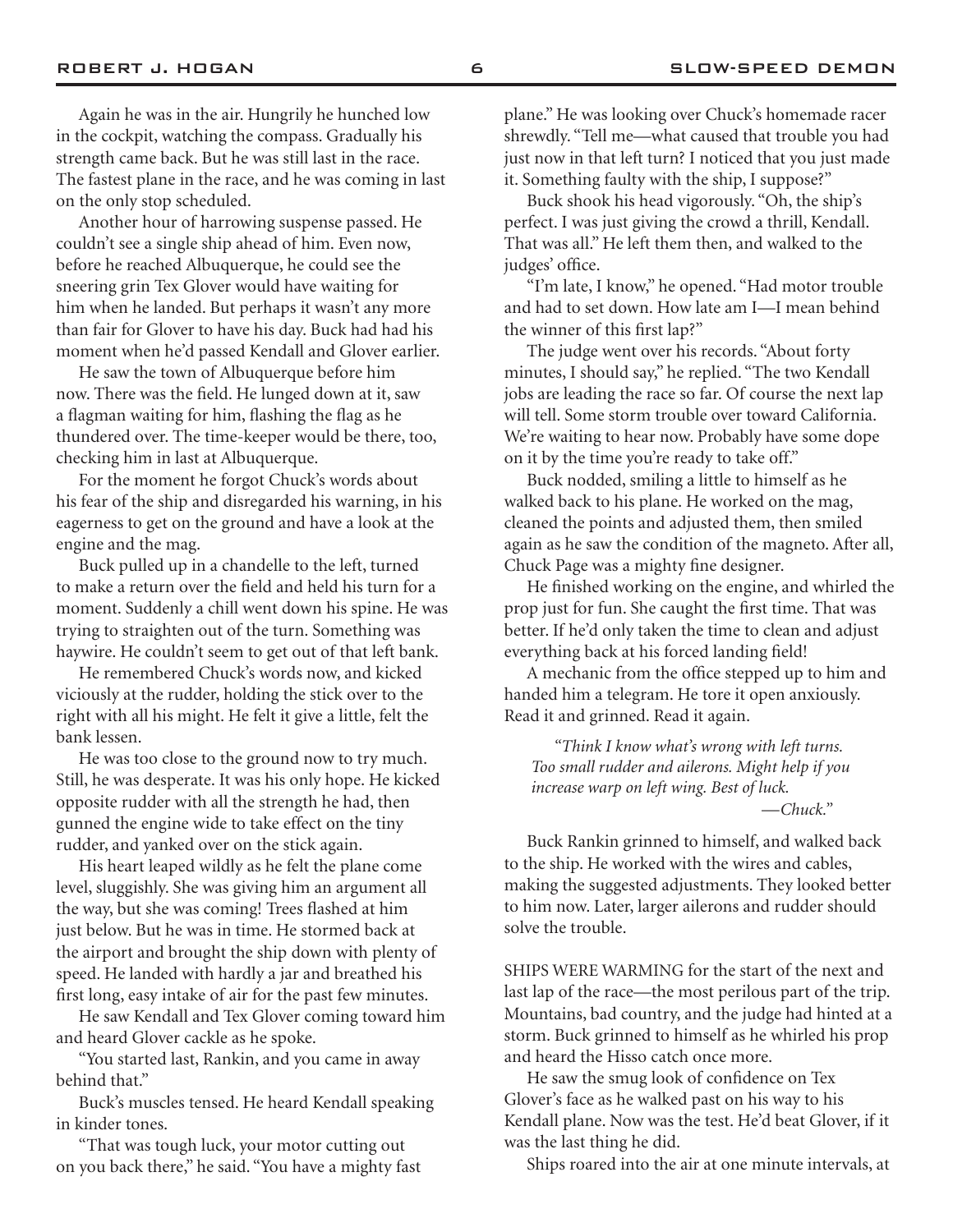the signals of the Starter's flag. Buck taxied down the field and waited his turn, tense and eager to be off—to go hurtling toward the backs of those others, to thrill as he passed Kendall and Glover again. There wasn't much chance of his having trouble with his engine now. Everything looked okay.

Glover and then Kendall roared down the field, lifted and droned west toward the finishing point. Buck watched them go.

Suddenly a running figure, coming across the field, attracted his attention. He was waving his arms frantically, shouting something to the starter with his flag, and waving the planes back to the ground. He and the starter broke into a run down to the line of waiting planes. Four of them, including Buck's racer, still remained on the ground.

"A storm! A terrible storm over in the mountains, along the Colorado River between Arizona and California!" the man shouted in Buck's helmeted ear. "We just got news of it. Looks bad. Moving east. Not much hope of getting through."

Buck stiffened in his cockpit. "Does that mean I'm ordered to stay on the ground?" he shot back.

The man shook his head. "You can go if you want to commit suicide. Wish we could have gotten word to the others."

Buck nodded shortly with a grim expression on his face. "I'll go," he snapped shortly. "Tell the starter to give the signal when he's ready."

Buck watched the other planes. After all, it didn't matter much whether they went or not. He'd passed them all before.

The starter was waving his flag, motioning to him to start. The other three were backing out. Good judgment on their part.

Buck's hand battered the gun. He heard the sound of the Hisso, and roared west, leaving Albuquerque behind.

FOR THE NEXT TWO HOURS very little happened. Buck flew alone. A lot of time had elapsed between the last plane's leaving and his take-off. Gradually he crept up on the tail of the plane ahead of him.

As he passed, he made great, sweeping gestures with his arms, giving the storm signal. The pilot could see for himself now. Storm clouds were gathering to the west.

Buck lunged on. He looked back once and saw that the pilot had turned back. Wise boy. He almost wished he could turn back himself. There was nothing funny about one of these western storms.

He was climbing now, climbing for two dots that stood silhouetted against the blackness of the storm ahead. Those would be the two Kendalls. He could make them out, even at that distance, by their low wings. They were going through.

Even now, as he roared toward them, the wind was whipping about him, bouncing the little racer wildly about, like a fluff of down in a swirling breeze. Buck's fingers tightened his safety belt to keep him rigid in the cockpit. He knew storms—he'd been through many.

He saw the faces of the two pilots of the Kendalls as they turned and stared back at him now. They were working with their controls to keep their ships from looping completely. He wanted to grin at Glover as he passed close. There was no need to tell them there was a storm ahead now. They were in it—all three of them—fighting their individual battles with the elements.

Suddenly mist enveloped all three and hid each from the view of the others. Buck remembered that Glover was the closer to him. He veered to the left to make sure not to hit him in the smothering fog that enveloped them.

They shot out into the clear again, together now. There was no sign of Kendall. He might be anywhere. Buck turned and grinned at Glover for a moment, then stopped suddenly as he saw the expression on Glover's face. There was stark fear there, and pleading. Glover was motioning to him, and seemed to be trying to get him to slow up, so that he could keep up with him.

Buck hesitated for an instant. Perhaps it was a trick. He worked frantically with his controls to keep from being battered about by the terrible gusts of wind, and stared at Glover's face again as he flew closer. There was no doubt of the sincerity in those pleading eyes.

Buck's hand instinctively crept to the gun and pulled it back slightly. The two planes bucked and rolled wildly, close together. Buck wished that this guy Glover would fly at a more respectful distance. There was no sign of Kendall now and his plane—no sign of any other planes but those two.

They shot out into the open for an instant. Buck yanked hard on the stick. An ugly-looking mountain loomed before him. He saw Glover follow every movement in desperation. Wheels tore through tree tops, and he climbed frantically. Glover was coming with him, following his lead.

Mist enveloped him again. He lost Glover for a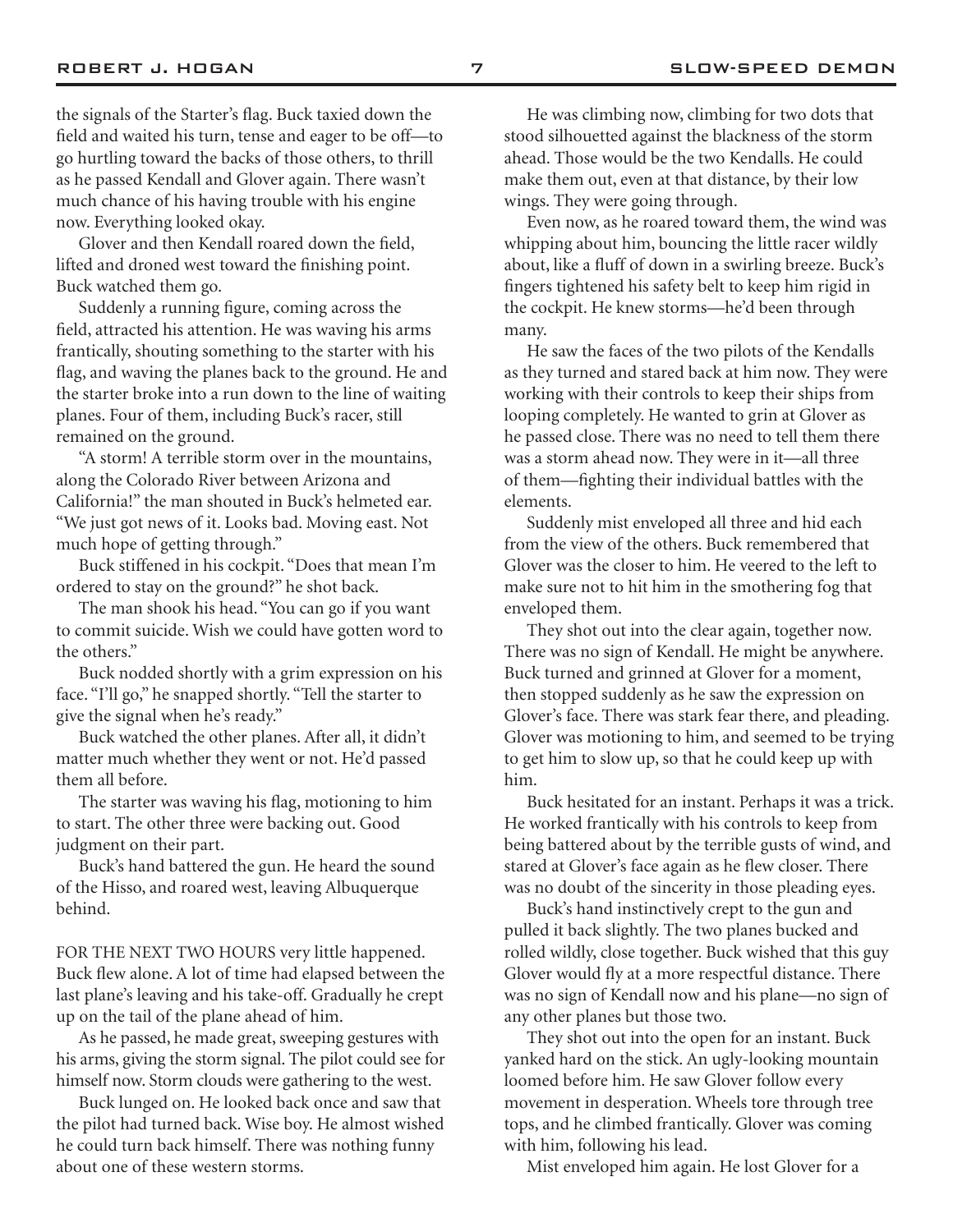fraction of a second and found him again. Lightning crashed. The roar of thunder came to him, even above the drone of his own motor. They were being booted about in the storm like corks on a choppy sea.

Again the visibility cleared. He could see below for a moment. The mountains had been passed, and level country lay before them. Then fog enveloped them once more. Glover hugged him close in those intervals of mist. He saw his face now, white as a ghost's. The kid was scared stiff. In spite of himself, Buck felt sorry for him. He seemed totally lost.

Anxiously Buck tried to check his course and lunge on. The compass could only be read vaguely. He glanced at Glover again. A gigantic gust of wind seemed to grip them and swirl them about. Buck gasped with horror for an instant. Glover was going going down in a wild, spinning dive! He saw the frantic fear on the kid's face as he clutched the stick and held it back in his lap, his fright completely overpowering him.

Out in the clear they shot for that moment. Buck did not wait for more. He stuck the nose of his racer down and howled until the wires screamed with the tension and the ship groaned from the strain.

Desperately he tried to shout directions to the spinning Tex Glover as he held himself into the spin, frozen to the stick with horror. Down, down the two hurled, the one out of control, the other in a desperate dive.

BUCK SAW GLOVER crash in a clump of trees at the edge of a large field, and pulled out just in time to escape annihilation himself. Then, without the slightest hesitation, he came into the rough field to land. The country was open, but he couldn't see a house for miles. If Glover lived, then what? Buck hated him for what he'd done, but he couldn't leave him to die. After all, he was human—a fellow airman.

The wind was still wicked. Buck kicked his racer about angrily as he, tried to set down in the field. It was a fight all the way. He felt the wheels touch. They rolled. Buck leaped from the cockpit and raced toward the woods, where the wreckage of the plane dangled close to the ground. Something awful and bloody hung half out of the cockpit. Glover—Tex Glover, the man he hated. But Buck pulled him out, listening to his heart. It was still pumping. He was cut and bruised and bleeding badly in half a dozen places.

Buck struggled with the problem as he carried Tex Glover to his plane and stared about for something

with which to fasten him to the wing. The racer was single-place. He'd have to tie him to the outside.

Suddenly he thought of his belt—the same belt he'd taken up to the last notch that morning. He had it off in a flash, and was strapping Glover's limp body to the wing of the racer, to the brace wires. He tugged at it to make sure it would hold. The belt was strong.

Buck leaped to the cockpit, and the racer bounded over the rough field. He might not get off, but he'd have the satisfaction of knowing he had done the best he could—for another human being.

The plane dashed across the ground. It was sluggish getting off. Trees loomed before him. The storm made the take-off a terrible hazard. Swirling wind whipped the tiny plane here and there, threatening to set it on the ground just at the tree boundary.

Buck clutched the cowling with his free hand, and was about to cut the switch—the last act before a crash. Then suddenly, another gust picked the plane high in the air and sent it sailing over the tree tops.

If Buck had been offered a million dollars to tell of his struggle through that storm for the next hour, he couldn't have done it. He only knew that his body was battered and bruised and sore. It had been the most terrible battle he had ever made with the elements.

Three times, before he reached the Santa Monica airport, he was tempted to set down in some field and wait. Only the fact that he had a badly injured and perhaps dying man strapped to his wing forced him to go on. Every moment during that long hour, it seemed as though he were done. Time after time his landing gear dragged through tree tops, in spite of his fight to keep altitude. He seemed utterly helpless—and could only hope to keep going—out of the storm.

He tried to climb above it. A down-draft of air struck the ship and carried it along, threatening to bash it in ruins on the ground. But somehow Buck went on, driven by the figure of that unconscious man strapped to his wing with his own belt—the only union between the ship and Glover's hundred and fifty pounds.

He saw the stares of startled surprise on the faces of the attendants at the airport when he got down somehow. He heard them saying something to him, shouting at him, cheering. They were saying that he'd won, that none of the rest had come through. All were down somewhere or lost.

But Buck only heard them vaguely as he worked with the limp form of Glover. He'd called for an ambulance when he first landed. Now a doctor was